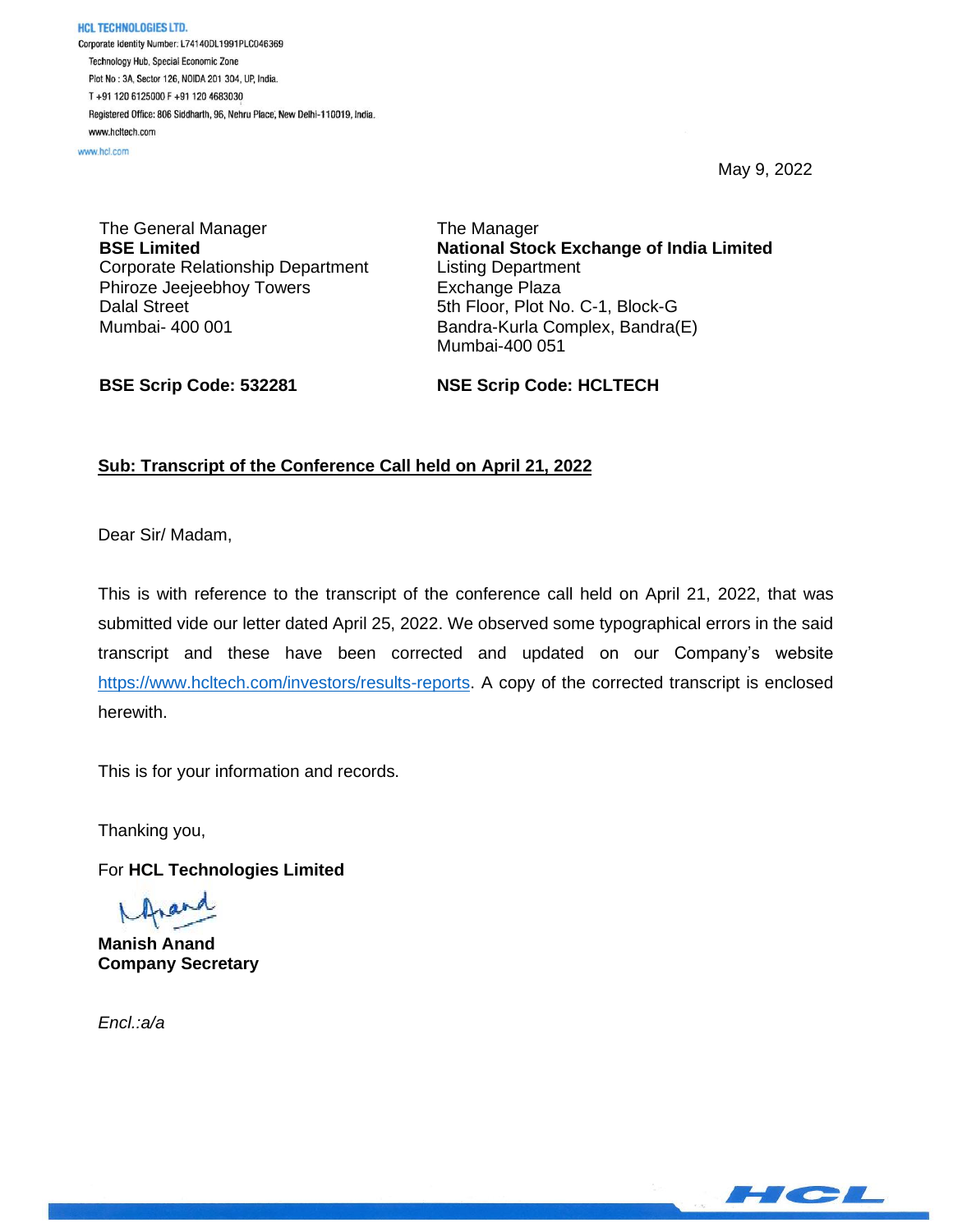

## "HCL Technologies Limited's Q4 & Annual FY'22 Earnings Conference Call"

**April 21, 2022**





**MANAGEMENT: MR. C. VIJAYAKUMAR – CHIEF EXECUTIVE OFFICER & MANAGING DIRECTOR MR. PRATEEK AGGARWAL – CHIEF FINANCIAL OFFICER MR. APPARAO V V – CHIEF HUMAN RESOURCES OFFICER MR. SHRIKANTH SHETTY – CHIEF GROWTH OFFICER, AMERICAS, LIFE SCIENCES AND HEALTHCARE INDUSTRIES MR. ANAND BIRJE – PRESIDENT, DIGITAL BUSINESS SERVICES MR. ANKIT NAVIN JINDAL – HCL TECHNOLOGIES LIMITED MR. ASHISH K GUPTA – HCL TECHNOLOGIES LIMITED MR. JAGDESHWAR GATTU – PRESIDENT, DIGITAL FOUNDATION SERVICES MR. RAHUL SINGH – PRESIDENT, FINANCIAL SERVICES AND DIGITAL PROCESS OPERATIONS MS. ROSHNI NADAR MALHOTRA – HCL TECHNOLOGIES LIMITED MR. VIJAY ANAND GUNTUR – PRESIDENT, ENGINEERING AND R&D SERVICES MR. SANJAY MENDIRATTA – HEAD, INVESTOR RELATIONS, HCL TECHNOLOGIES LIMITED**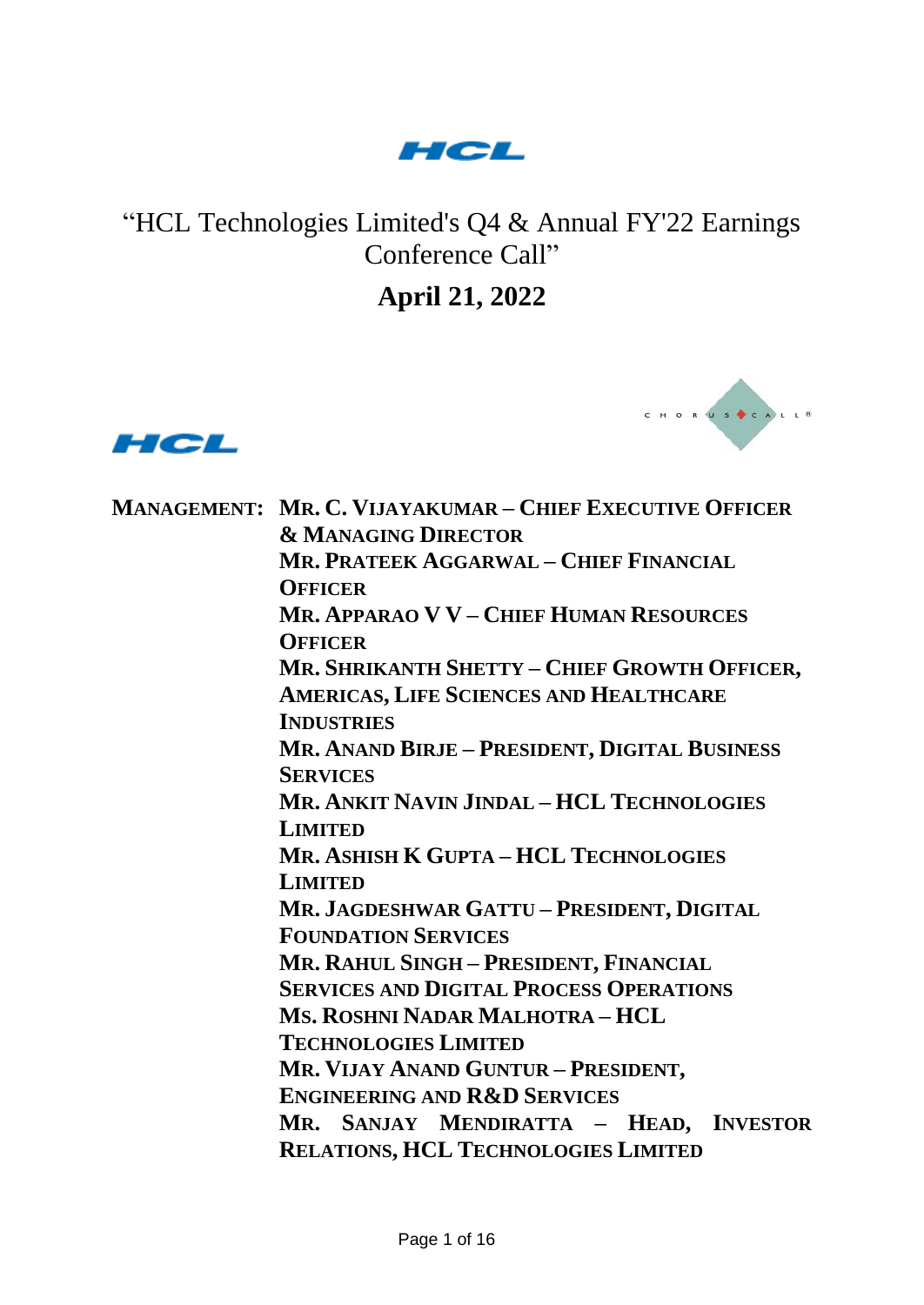

**Moderator:** Ladies and gentlemen, Good day and welcome to the HCL Technologies Q4 and Annual FY'22 Earnings Conference Call. As a reminder, all participant lines will be in listen-only mode, and there will be an opportunity for you to ask questions after the presentation concludes. Should you need assistance during the conference call, please signal an operator by pressing '\*' then '0' on your touchtone phone. I now hand the conference over to Mr. Sanjay Mendiratta, Head, Investor Relations. Thank you and over to you, sir.

**Sanjay Mendiratta:** Thank you, Aman. Good morning and good evening, everyone. A very warm welcome to HCL Tech's Q4 and Annual Fiscal'22 Earnings Call. Trust you all are safe and in good health.

> We have with us today, Mr. C. Vijayakumar -- CEO and Managing Director; Prateek Aggarwal -- Chief Financial Officer; Mr. Apparao -- Chief Human Resource Officer along with the senior leadership team to discuss the performance of the company during the quarter followed by the Q&A.

> In the course of this call, certain statements that will be made are forward-looking, which involve a number of risks, uncertainties, assumptions and other factors that could cause actual results to differ materially from those in such forward-looking statements. All forward-looking statements made herein are based on information presently available to the management and the company does not undertake to update any forward-looking statements that may be made in the course of this call. In this regard, please do review the Safe Harbor statements in the formal investor release document and all the factors that can cause the difference. Thank you and over to you, CVK.

**C. Vijayakumar:** Good evening to all of you and I hope all of you are doing well. Thank you for joining us today for this fourth quarter earnings announcement for HCL Technologies. Tomorrow, as all of you know is Earth Day, which really reflects our support for environmental protection. At HCL Technologies, we have pledged to limit our greenhouse gas emissions aligned to a 1.5 deg. pathway by 2030 and to reach net zero by 2040. We've also defined what we call as material dozen commitment, with focus areas aligned to create impact across sustainable development goals. There are many programs underway at HCL Technologies, both to reduce our own environmental footprint and also enable our clients in their sustainability journey.

> On a related note, a few weeks ago, we were named Corporate Citizen of the Year 2021 by the Economic Times. This award recognizes and acknowledges companies who are flag bearers of social change, and champions of good governance across ESG goals.

> With that important message let me get into our performance. I'm very happy to report that we have delivered yet another stellar quarter in our services business, where the revenue is up 5% quarter-on-quarter and up 17.5% year-on-year in constant currency. If you've been following us over the last three quarters, our services business has been consistently growing organically at more than 5%, delivering one of the highest CQGR in the industry. We posted a strong revenue growth of 12.7% in constant currency for the full year FY'22. Our services business grew 14.9% year-on-year, headlined by our digital application services, engineering services and the cloud transformation services.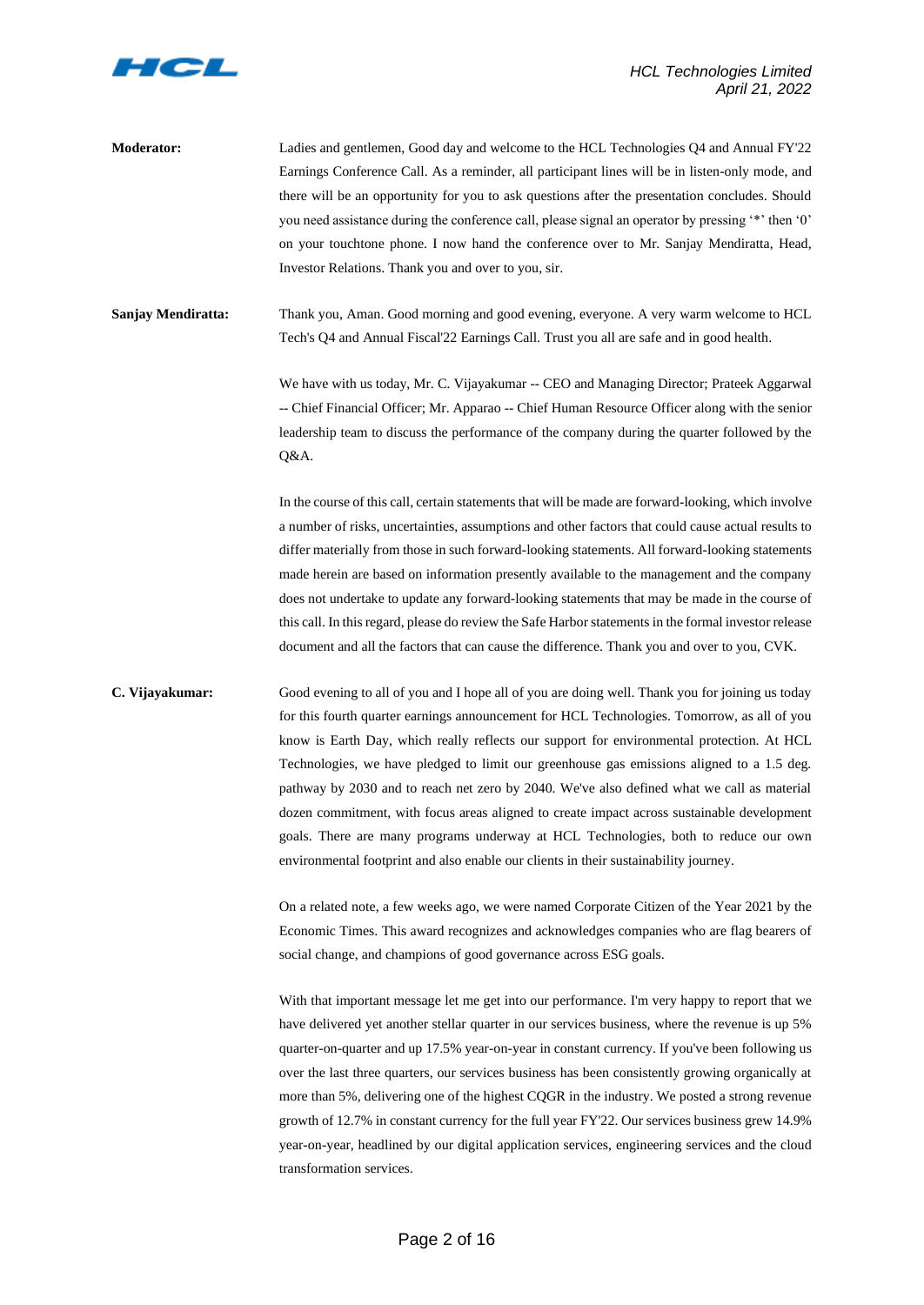

I'm also very happy to announce that we've crossed a significant milestone of 200,000 employees, more than 200,000 ideaprenuers across the world, each doing their part and creating value for HCL, for our clients and for the communities we operate in. I want to take a moment and recognize and thank our employees for their unwavering commitment and hard work all through the year.

In Q4, we posted 1.1% sequential and 13.3% year-on-year growth in constant currency, led by a very strong continuing momentum in our services business. Our net income growth 3.7% quarter-on-quarter and 18.3% year-on-year in dollar terms during this quarter. Of course, without the milestone bonus impact of 78.8 million in JFM '21.

Our operating margin performance for this quarter was 17.9% and for full year it was 18.9%, coming in slightly below the low end of our guidance. This dip is largely due to the talent model transformation that we are investing in, which involves large scale fresher hiring, nearshore delivery scale up, and the talent skilling and training investments. We believe that this investment is very timely. What we have been doing over the last three or four quarters, has helped us deliver strong momentum in our services business. And this is also very critical for our medium-term growth. And that is the business rationale, which is driving us to invest in the talent. We're seeing increasing acceptance of offshoring, especially in Europe, due to the secular talent shortage trend and emerging geopolitical risks.

In FY'22, the relevance of our services and very strong client mining has resulted in very impressive client additions; our \$100 million clients increased by one, our \$50 million clients increased by eight from 35 in the last year to 43 this year. We added 22 \$20 million clients, we added 30 \$10 million clients, we added 31 \$5 million clients and 70 \$3 million clients. This addition has been made possible over the focused strategy to work closely with large enterprise IT spenders, specifically in the top rung of a 500 and G2000 Corporations.

We've also done this in a sustainable way, by growing these accounts incrementally with multiple propositions of ours, adding value to client businesses, and not led by a single mega deal. What's most satisfying about the growth last year, is that it's been so secular, and it is it is very strong in the top client category.

On the headcount ramp up, it continues; we made record hiring this fiscal; 39,900 new additions to our family. Our attrition also remains lower than the industry at 21.9% on an LTM basis.

In terms of Segmental and Sectoral performance, our ITBS service delivered an industry-leading growth of 16.2% in constant currency, led by a strong momentum in our application services business, which is very successfully riding the digital wave.

Demand for digital services continues to be very strong, as clients spend on several key transformation initiatives. Some of these include cloud adoption for better resilience, agility and security, modernizing applications for cloud or SaaS for experience and efficiency, data modernization for deep insights from analytics using AI.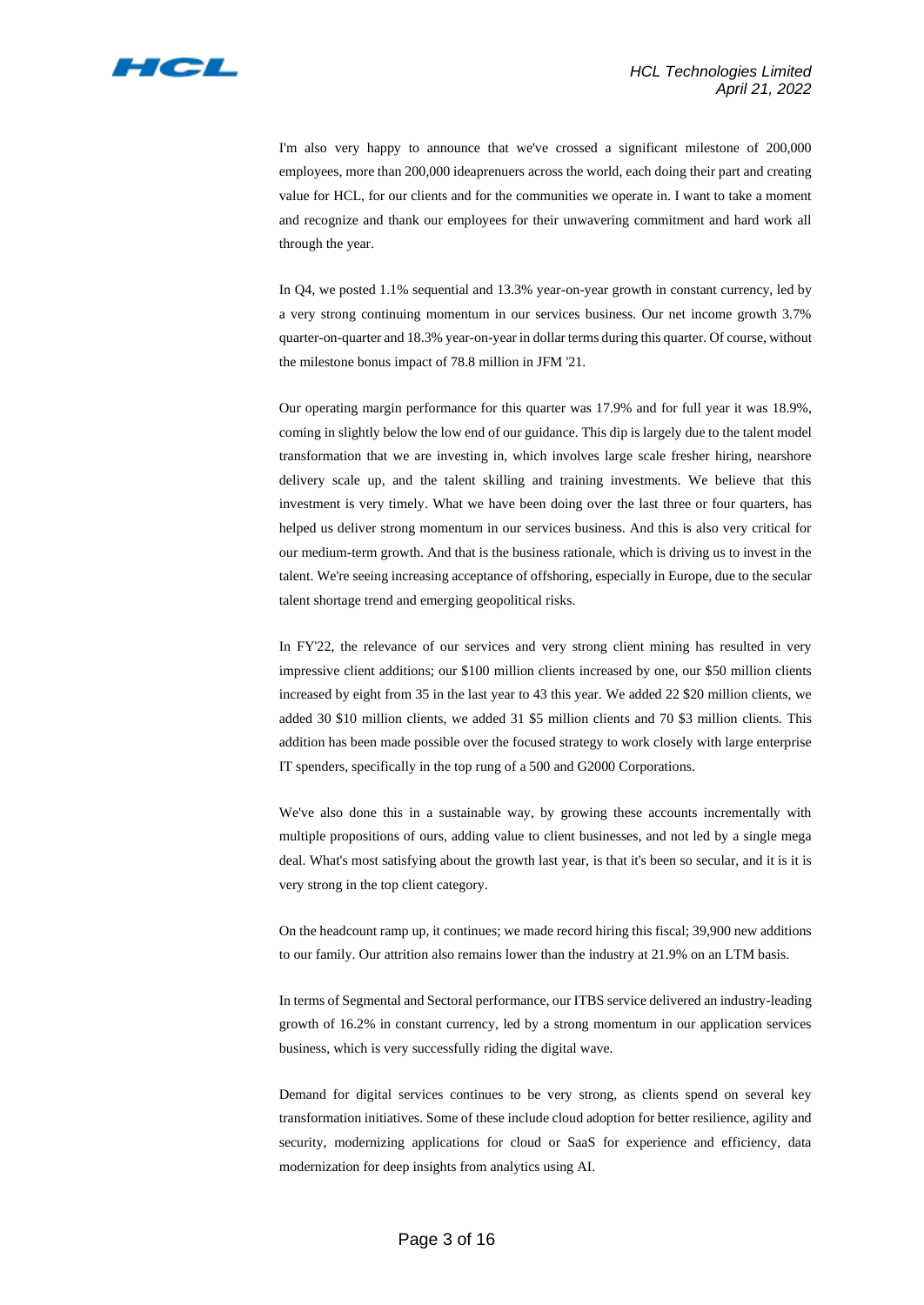

And a very important transformation initiative our clients are undergoing is what we call as an "Operating Model Transformation", which is product- led and leverages devops and intelligent automation for increased business agility. We also see investments and initiatives in managing digital risk with continuous security and compliance.

Digital Engineering which is infusing new technologies like 5G, AR, VR, softwarization into every product and services that some of our large product engineering clients are under the transformation path.

And last but not the least, the digital workplace for enhanced employee experience and enabling hybrid workplace.

We are capturing this broad base growth very well. Our growth in this arena is fully organic, which validates the strength and scale of our capabilities in this segment. This is really a result of very thoughtful, organic investments, which we've made over the last few years to enhance our mode 2 capabilities, which is really seeing maximum impact in this buoyant demand environment.

Our Engineering and R&D Services business continues on its steady performance trajectory, with 23.7% year-on-year growth during the quarter, and a 3.9% sequential growth in constant currency. Here, the trends of 5G telecom modernization, industry 4.0, and similar initiatives continue to propel growth in this segment.

Additionally, our recent acquisition of Starschema will strengthen our data engineering capabilities, providing us ability to leverage the solutions and the talent in the European market.

I'm also happy to share we were ranked as Number One Engineering Services Provider for the US in 2021 by Zinnov. We are one of the top global leaders in this space, and that strength is only growing.

On the Products and Platform, it's seasonally a weak quarter for the business. It declined from a quarter-on-quarter perspective as well as from a year-on-year perspective. This business continues to be volatile, and we continue to see good synergies between our services and product business. As we are already seeing clients consuming our products by the strength of all the good innovation and the great support that we've delivered to them over the last couple of years, they're already inviting us to a few of large services opportunities. We're already seeing a 10% contribution to our overall pipeline, which is really emanating from our product client base. We still need to look at this products business as a software startup and hence proactive investments and constant product modernization will continue to remain the driving themes in this business.

In terms of verticals, we saw very strong growth in our telecom vertical, which grew at 6.8% sequentially, and 20.2% year-on-year in constant currency, led by a surge in demand in 5G and telecom modernization programs.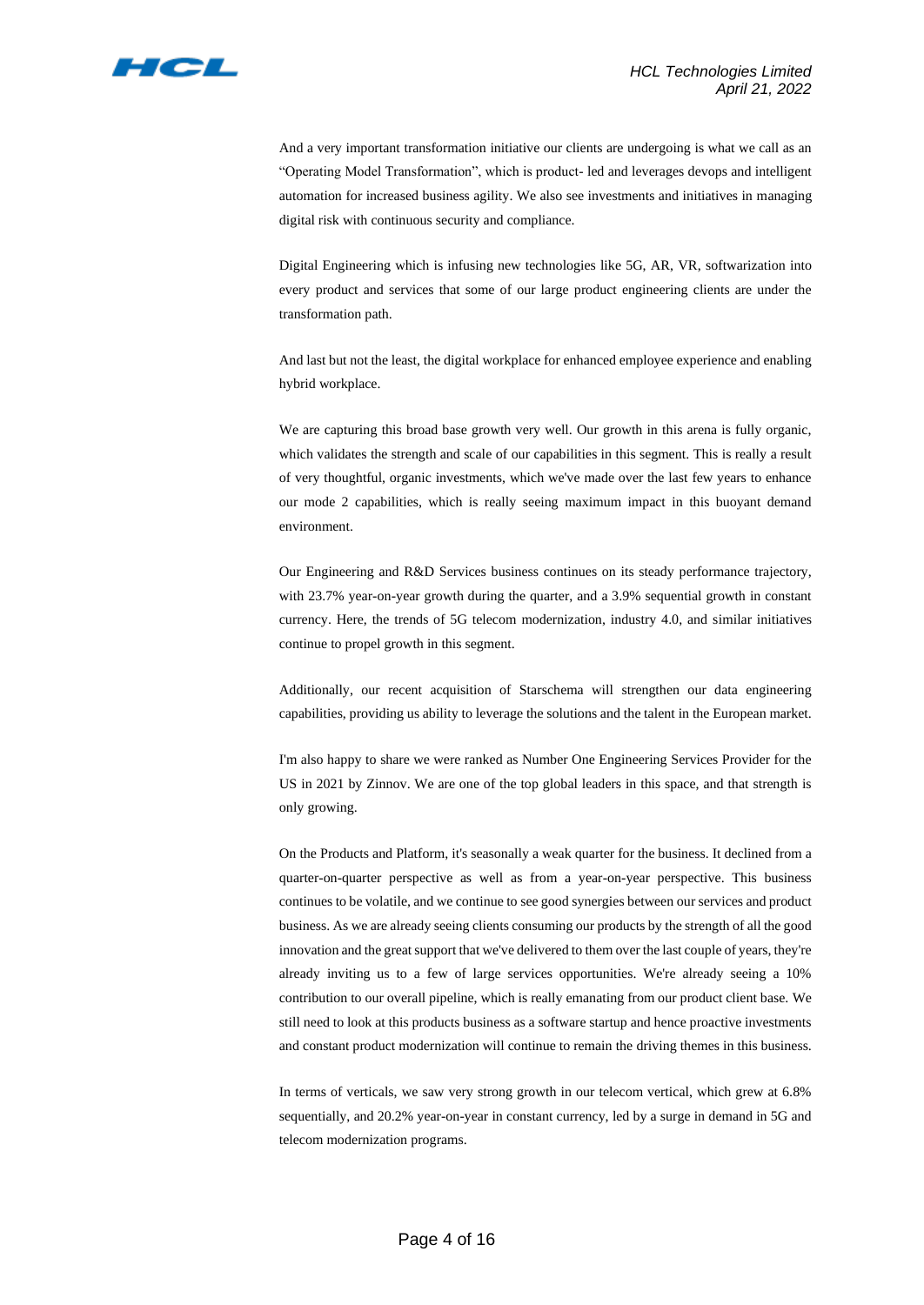

This quarter, we also launched two new 5G applications to help mobile network operators optimize client experience and reduce energy consumption across their 4G and 5G infrastructure.

Our Life Sciences and Healthcare segments grew 18.5% year-on-year and took the second spot in the sectoral growth. Life Sciences and Healthcare industries are experiencing a rapid growth in remote patient monitoring involving devices like DP monitors, sensor patches, pulse oximeters, etc., that are highly regulated.

To meet the rapidly expanding demand for medical device provisioning, HCL Technologies has obtained ISO 13485 certification for our European and US hardware depo operations. This certification on this course our commitment to quality and safe handling of medical devices for our clients, fulfilling one of the critical requirements to provide safe and quality remote patient monitoring and clinical research services.

Our Manufacturing segment grew 16.6% year-on-year in constant currency. This quarter, we launched MVision, a framework to help manufacturing industries transform their traditional business processes into next-generation enterprises by deploying cutting edge solutions that drive innovation and boost cost efficiencies.

We also announced the release of CAMWorks 2022 Software that automates smart manufacturing for CNC programming and is the most advanced CAM Software available in the market.

Our financial services remain steady with a YoY growth of 10.2% in constant currency during this quarter.

Our bookings remain strong cutting across verticals, geographies and service lines. In FY'22, we signed 52 new large deals, including 10 in Q4. Our TCV was at \$2.26 billion, which is a growth over the last quarter. On a year-on-year basis, the TCV declined because our Q4 last year was a very, very strong booking quarter.

But what is very heartening is from a year-on-year perspective, our TCV has grown 14%, and given the mix of deals, our ACV has grown 21% year-on-year.

Some of the significant deals I want to highlight that we signed this quarter include a US-based large technology company, who selected us as an end-to-end R&D services partner in recognition of our deep digital engineering capabilities in the domains that our customer wanted us to deliver digital engineering services. As a part of this relationship, we will set up three R&D centers globally outside India.

A Europe-based public sector companies selected us for provisioning and transforming their infrastructure landscape.

A Europe-based manufacturing company signed up with us to accelerate the digital transformation journey underpinned by cloud migration and application modernization.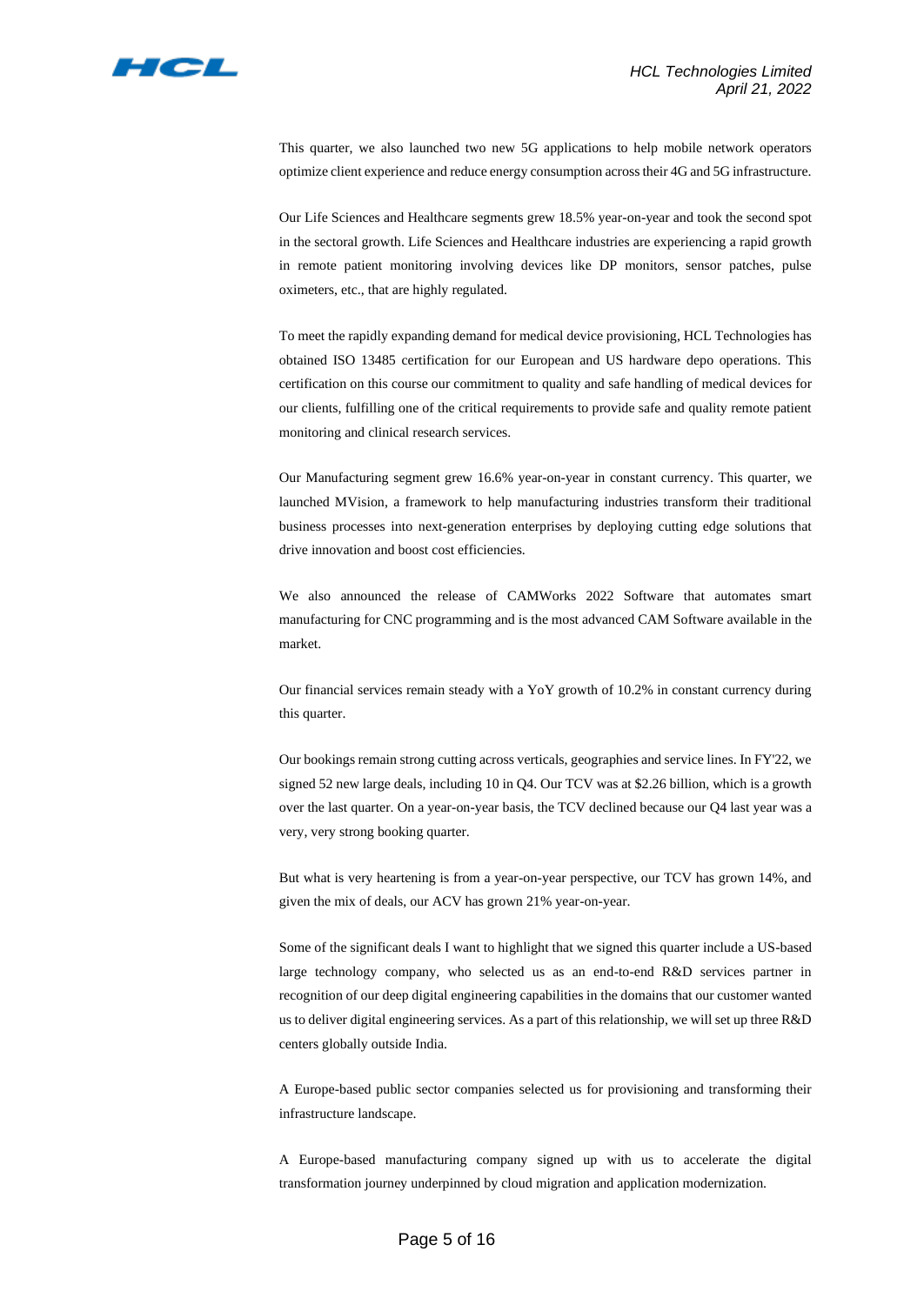

Also, our European telecom company expanded its partnership with us for managing its cloud operations to accelerate digital transformation and drive meaningful operational efficiencies and achieve cost savings over time.

This quarter, we also expanded our large existing strategic partnerships with Husqvarna and Novo Nordisk, which we had announced recently. Some of these engagements, the growth is a reflection of the strength in our proposition.

And coming to our pipeline, it's very healthy, it got a good mix of large and small deals, while some deals are getting smaller and shorter due to the cloud program, the sizes of deals like ADM deals are up almost 20% over the pre-pandemic deal sizes. The broad market trend for transformation is also noticed in a significant way in our pipeline.

On the pandemic, we continue to monitor COVID-19 pandemic with utmost priority and continue to fully comply with all the government advisories and recommendations. Proactive and continuous monitoring is in place on the new variants and infection trends across geographies in conjunction with medical experts.

Lastly, I also want to call out our HCL Grant Program. This quarter we announced the winning NGOs of the seventh edition of HCL Grant, our flagship CSR program. The winners were Professional Assistance for Development Action (PRADAN) in the Environment and Category. Association for People with Disability in the Health Category, and Language and Learning Foundation in the Education Category.

We remain deeply committed to our goal of nation building and rural transformation through this unique flagship CSR program.

Now coming to outlook for FY'23, we continue to remain confident of the market environment and the relevance of our solutions and services with respect to the emerging needs of our clients. With that confidence, we are guiding for 12% to 14% revenue growth in constant currency. In terms of operating margins, we are guiding 18% to 20% for FY'23 as we see continued need to invest in the talent model transformation to prepare for the next big wave of digital spending in the market.

We are entering FY'23 with optimism and hope to continue to generate significant value to all our stakeholders across the board.

With that, I will request Prateek to dive deeper into some of our financials.

**Prateek Aggarwal:** Thank you, CVK and hi, everybody. Good evening, good morning. I'll add on some important data points over the commentary that CVK just shared with you. As a first point, you may have noticed that we have moved from US GAAP as the accounting principles that we were reporting so far for the last couple of decades. We have moved to IFRS now and the move has been done such that both the financial year that we see in the publications before you are in the IFRS terms. So both FY'21, the previous year and FY'22, the current year numbers that you see are in IFRS,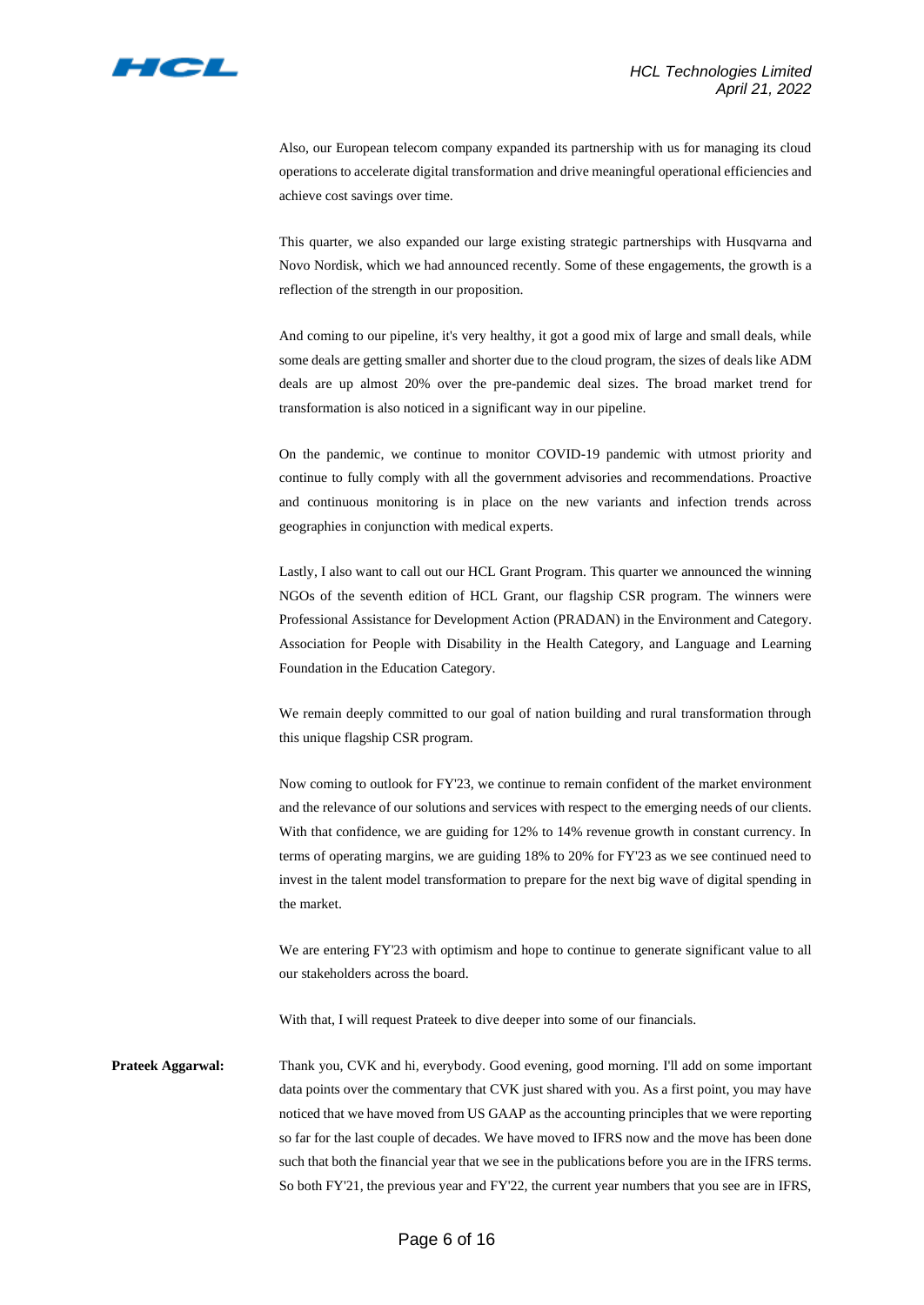

which by the way is not different from the IND AS statutory numbers that we've been publishing in rupee terms so far. And that has been the starting point right from the beginning of FY'21, which is April 1, 2020, which is the transition date for this move from US GAAP to IFRS. None of the accounting policies has changed. And the past numbers remain substantially the same as IND AS numbers published earlier. So that should not change anything in your historical data base or your models.

The highlight of the quarter obviously is the blistering growth in services business at CQGR of 5.2% in constant currency over the last three consecutive quarters. Services revenue in Q4 grew 17.5%. year-on-year in constant currency, crossing an important milestone of \$10 billion in services revenue alone over the last fiscal year. And as you know, most of this has been grown organically over the last two, three years primarily. Within the services business, ITBS has shown strong growth with 5.2% sequentially and 16.2% year-on-year growth, which is a CQGR of five percentage points over the last three consecutive quarters.

ERS or ER&D, as some of you call it, also showed strong momentum with 3.9% sequentially and 23.7% year-on-year growth for the quarter, showing CQGR of 5.9% over the last three consecutive quarters.

P&P on the other hand continue to be volatile. We had an exceptionally good December quarter. But this time P&P revenue degrew 13.9% year-on-year in constant currency. As a result of both these components, the company revenues came in at 2,993, virtually \$3 billion for the quarter, which was a growth of 1.1% sequentially and 13.3% on the March quarter last year.

Q4 EBIT came in at 17.9%. EBITDA was higher at 24% for the full year. The 17.9% for the quarter was down 109 basis points, 1.1 percentage point, and on a year-on-year basis was 258 basis points, which as you know, is largely due to the increase in salaries driven by the market factors that we've spoken about earlier as well.

Net income for the quarter was at 15.9% of revenue. And this was higher 48 basis points sequentially, and 97 basis points year-on-year. And as you can see, the components delivering that over and above EBIT was a higher FOREX gain this quarter. And as I talk about that, I would also like to draw your attention to the mark-to-market gains sitting in the balance sheet, which after discounting is at \$74 million at the end of March this year. Also, the net income was also helped by the lower effective tax rate for the three months ended March, which is at 16.7%. In Q4, certain, one-time reversals has led to this lower ETR, which helped us improve the net income, profit after tax.

A quick overview of the fiscal year as a total, revenue came in at \$11.5 billion, \$11,481 million to be precise, and which was a growth of 12.7% in constant currency terms year-on-year. EBIT came in at 18.9%, which was down 258 basis points on a year-on-year basis. Net income again, at a company level for the full year came in at \$1.8 billion, which is 15.7% of the revenue base, which is an increase of 3.2% on a year-on-year basis.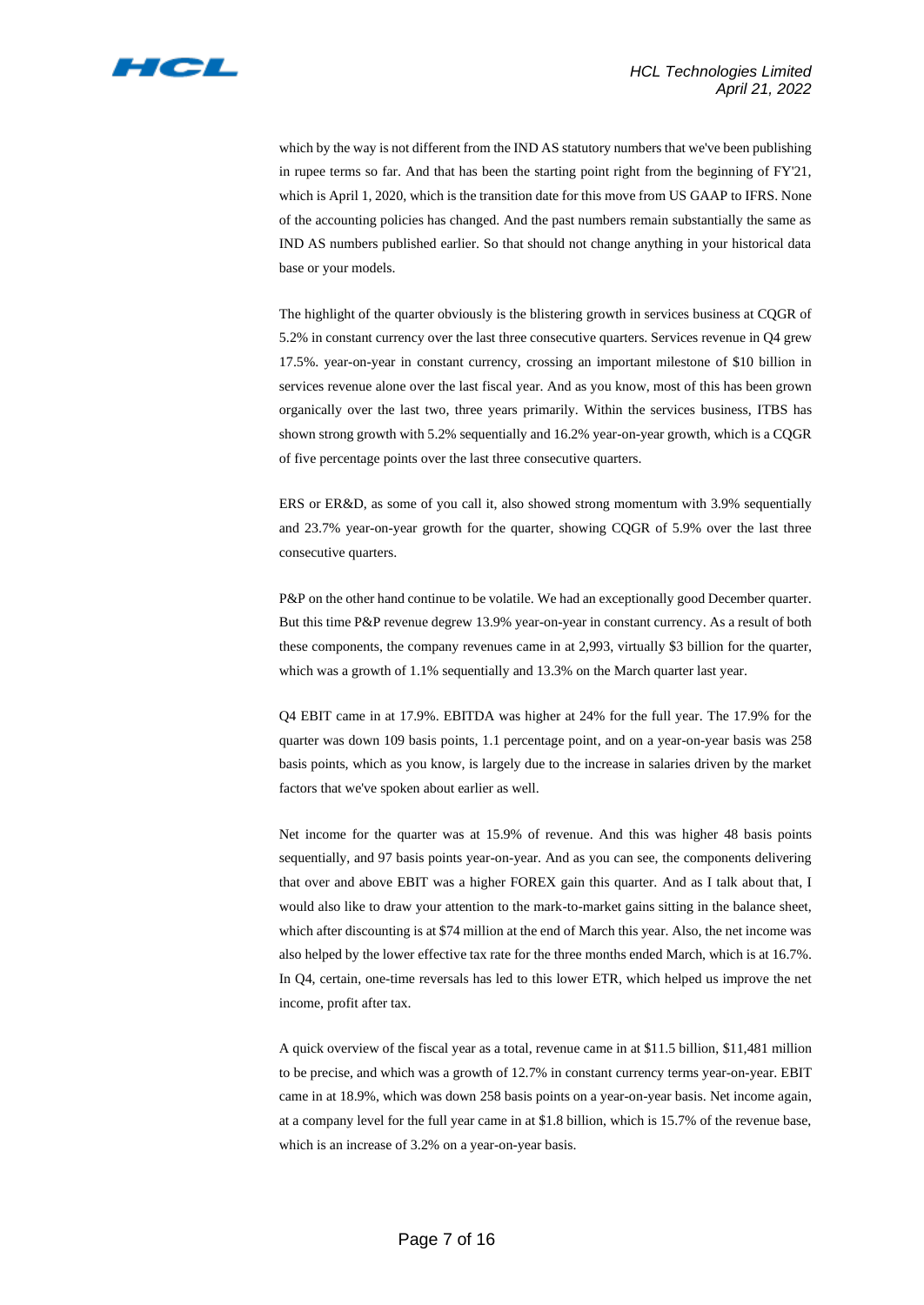

The ETR, the effective tax rate for FY'22 finally came in at 20.3%, which was obviously helped by certain favorable judgments and assessments at various points in time at various quarters during the financial year, which has resulted in the lower ETR. When I talk about ETR, going forward, this is an important note for you, as you make your models again. The effective ETR for HCl is going to diverge between what I call the P&L ETR and the cash ETR. One benefit of moving to IFRS is the cash flow shows very clearly in one line item, the cash tax that is paid by the company. And that is the cash ETR that I'm talking about. For us, it is going to be a large difference of four percentage points of PBT and while the P&L is going to show ETR of between 24% to 26%. The cash ETR is going to be four percentage points lower at 20% to 22%.

And the reason for that divergence is because we as a company will continue to pay MAT in India, using up the accumulated MAT that we have in the balance sheet, and you can see it in the balance sheet, it is an amount of \$312 million, Rs.2,369 crores. So for the next two to three years, we will see that this divergence between the P&L cost shown in the P&L versus the actual cash payout. And this is a divergence of four percentage points for FY'23. So I do want you to make note of this as this is very important.

The second note that we have given in the accounts and in the investor release is all the year-onyear comparisons that we have done for the March quarter as well as for the full year FY'22. We have taken a higher benchmark in the March quarter last year and in the FY'21 numbers to make the comparisons of this current quarter and this current fiscal year.

There are two specific items. You may remember, we had paid out a special milestone bonus to all our employees in March quarter last year, which was an amount of close to \$100 million, \$99.8 million to be precise, which is the number that depressed the reported EBITDA and EBIT. And the same number at a net income level, net of tax was \$78.8 million, which reduce the net income of March quarter last year and FY'21.

The second item was the one-time deferred tax expense of \$165 million, Rs. 1222 crores, which as we had explained last year, which was a completely a non-cash charge, it is a liability sitting in the IND AS and IFRS now, in balance sheet, which is not really payable to anybody, but that is the charge we were forced to take as per whatever accounting guidance that we got.

So we have excluded both these hits in the previous year P&L. And the comparison points that we have taken, whether it is EBITDA, EBIT, or net income of the previous year, we have taken the higher benchmark, the tougher compare, and that is how we have reported these numbers. That's the second important note I wanted to leave behind with you.

Having said all of that, just a quick look also at the margin walk, EBIT walk from the previous quarter to this quarter, from December to March, as you can see, the services margin has improved by 85 basis points. And this is the recovery of the seasonal leave impact that we had in the previous quarter which we talked about in the previous con call and that has been recovered this quarter and that was about 65 basis points and the rest 20 basis points is other operational efficiencies. The gain in the services margin however is offset by the seasonality and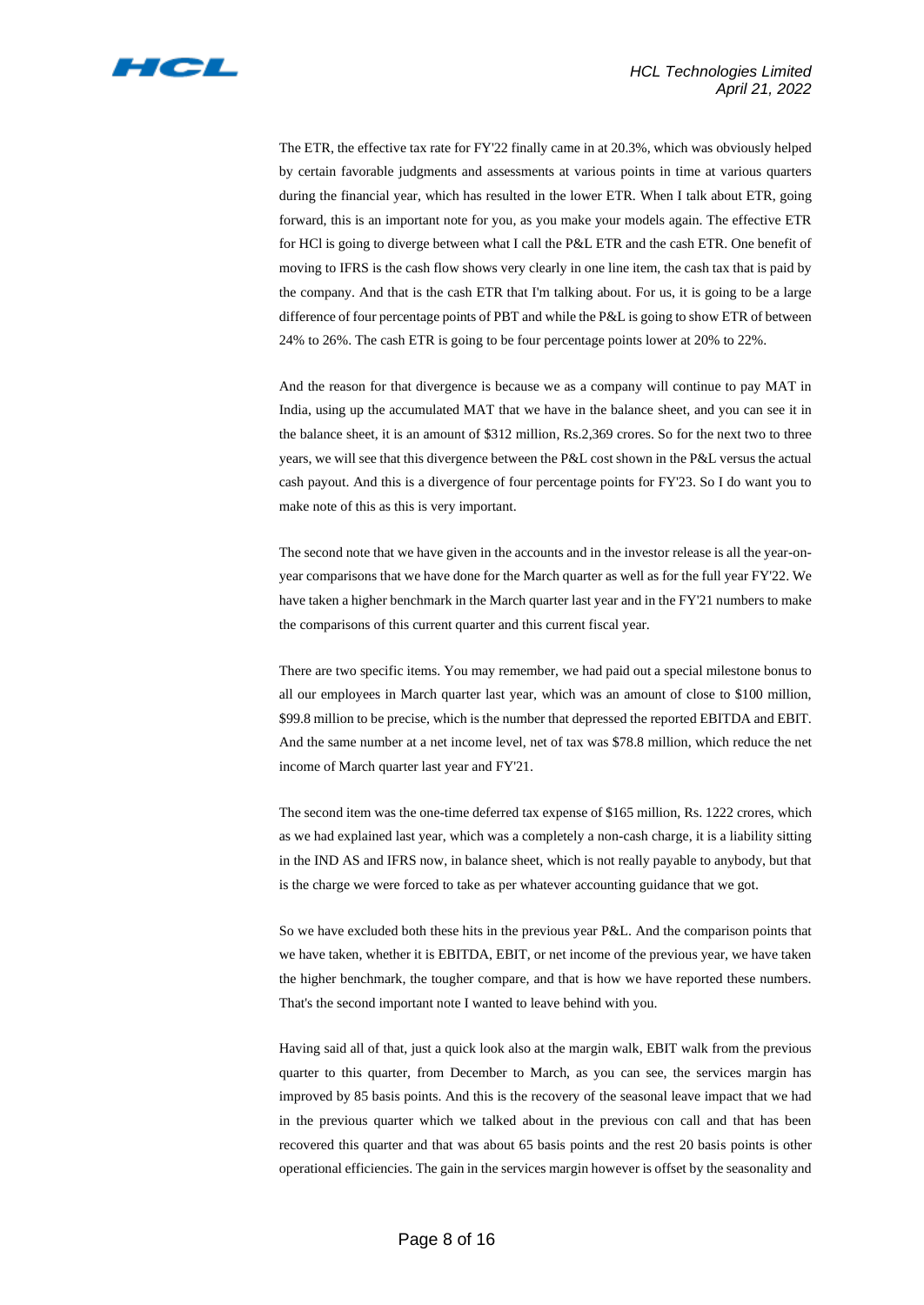

the volatility in the P&P part of the business, which has impacted the company EBIT by 178 basis points, resulting into the overall company EBIT margin of 109 basis points reduction on a quarter-to-quarter basis.

Last couple of points. One, on the cash generation. HCL continues to generate solid cash flow. Operating cash flow came in at \$735 million for the quarter and free cash flow at \$685 million respectively being 155% and 144% of net income. And for the full year FY'22, OCF came in at 2,264 million, \$2.26 billion, being 125% of net income and free cash flow came in at \$2 billion being 113% of net income. Our balance sheet remains strong with gross cash now at \$2.9 billion.

The net income translated to earnings per share for the full year, EPS came in at Rs.49.77, which is 4.4% increase year-on-year. And the board has declared Rs.18 for the quarter, which on top of the Rs.26 per share that had been paid out for the first three quarters, totals up to Rs.44 per share for the full year, and that combine the Rs.44 versus the Rs.49.77, EPS translates to 88.4% of the net income.

Suffice to say that we added net headcount of 11,100 employees this quarter, and there were third-party contractors on top, and during the year, we've added virtually 40,000 people, 10,000 virtually every quarter. That's been a real high for the HR and talent acquisition group

With that, operator, we can go in for Q&A. Thank you very much.

- **Moderator:** Ladies and gentlemen, we will now begin the question-and-answer session. First question is in the line of Sandeep Shah from Equirus Securities. Please go ahead.
- **Sandeep Shah:** Firstly, thanks for good payout starting with this year and hope this continues going forward. So congratulations. Just the first question in terms of guidance, which is roughly 12% to 14% in constant currency. If I'm not wrong, we may be building a higher growth in the services business versus products and platform. So if you can throw some light in terms of what are we making in terms of different segments?
- **C. Vijayakumar::** So we've given you a guidance for the whole business and we will stop at that. We are not going to break up services, products, and things like that.
- **Sandeep Shah:** But is it fair to say the growth outlook for products and platform maybe marginally going up or you still believe we do not have too much of visibility entering FY'23 for that segment?
- **C. Vijayakumar::** As an overall business, we've given you a very clear guidance. It factors in the ups and downs in different parts of the world, different verticals, different segments. So, it's a model based on a number of factors and the pipeline win, the book that we have, all of that. So I cannot add anything more.
- Sandeep Shah: Prateek, in terms of the margins, what I'm saying is, last year FY'22, you had 100 bps worth of discretionary spend. Is it fair to assume that may not continue this year plus, generally, we are not making incremental inorganic investment on products and platform, so saving in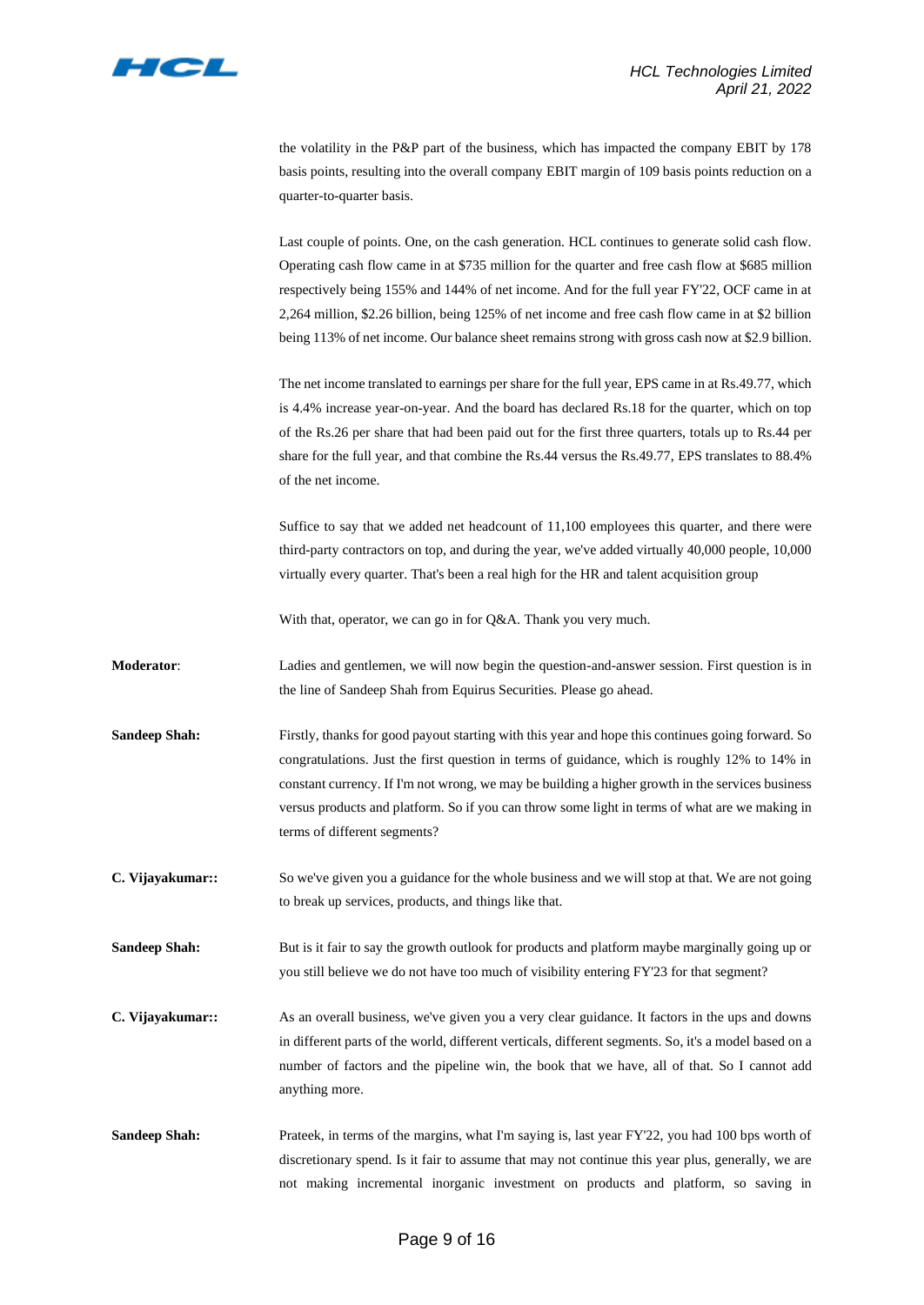

amortization cost may also continue. So from an exit rate of 18% EBIT margin, is it fair to assume achieving a midpoint of the guidance is not out of reach?

**Prateek Aggarwal:** I'll kind of repeat what CVK already said. We have given you a range and a range means a range, I'm not going to be more specific within the range. I will add this though that the investments we talked about last year, do continue and there would be probably some incremental spend on that, because we are talking about at least 12 countries- five focus countries and seven new frontiers. So while a lot of what we wanted to do has been done, as that engine matures and starts driving forward, there will be a little bit more. But that is all factored into the guidance that we've given. The discretionary spend you talked about is not going away, it continues. But hopefully, in a few quarters time, it will start delivering the fruit of the investments and start delivering some return on that investment. I leave it there.

**Moderator**: Our next question is from the line of Kumar Rakesh from BNP Paribas. Please go ahead.

**Kumar Rakesh:** My first question was in the prepared remarks CVK you talked about that the product and platform segment needs proactive investments. Can you please elaborate what kind of investments we are looking at, it's quantum and by when we are expecting the results of those investments coming around?

- **C. Vijayakumar::** First of all, whatever investment that we plan to make, that is already part of our margin guidance. The second aspect, I will give you a little more flavor. We have a number of products, there are a few products which we have identified as products where we should invest to create the right acceleration and there are market opportunities. So selectively there will be a few areas. And as we have a large portfolio of products and we invest close to \$200 million+ in R&D, we have the flexibility to dial down the investment on some and dial up the investment on others. That's the broad background to that comment.
- **Kumar Rakesh:** This segment over the last couple of years barring FY'22 had seen very strong growth. In the recent quarters, you talked about that this segment is volatile. What essentially is driving that volatility and how do you see you're addressing that from leadership perspective?
- **C. Vijayakumar::** The software product business is about \$1.4 billion in size. The revenue comprises of three components. One, which is the largest components is the subscription and support revenue we get for the products. About 67% of the revenue comes from subscription and support services and about 5% comes from professional services around products, and the remaining comes from product license sales. So our endeavor has been to convert the product license sale which comes in as a lumpy revenue whenever we sell products into a subscription-based service model, and some of the products are also now available as cloud native solutions where customers can deploy these products on the three hyper scaler partnerships that we have. So some of these strategies will play out over a period of time. Our business strategy is to convert more product licenses into more subscription-based revenue models. And this is a transformation most software companies go through when they move from an on-premise to a SaaS model. And we are in the very, very early stages of the journey. And it's a multi-year journey, which will really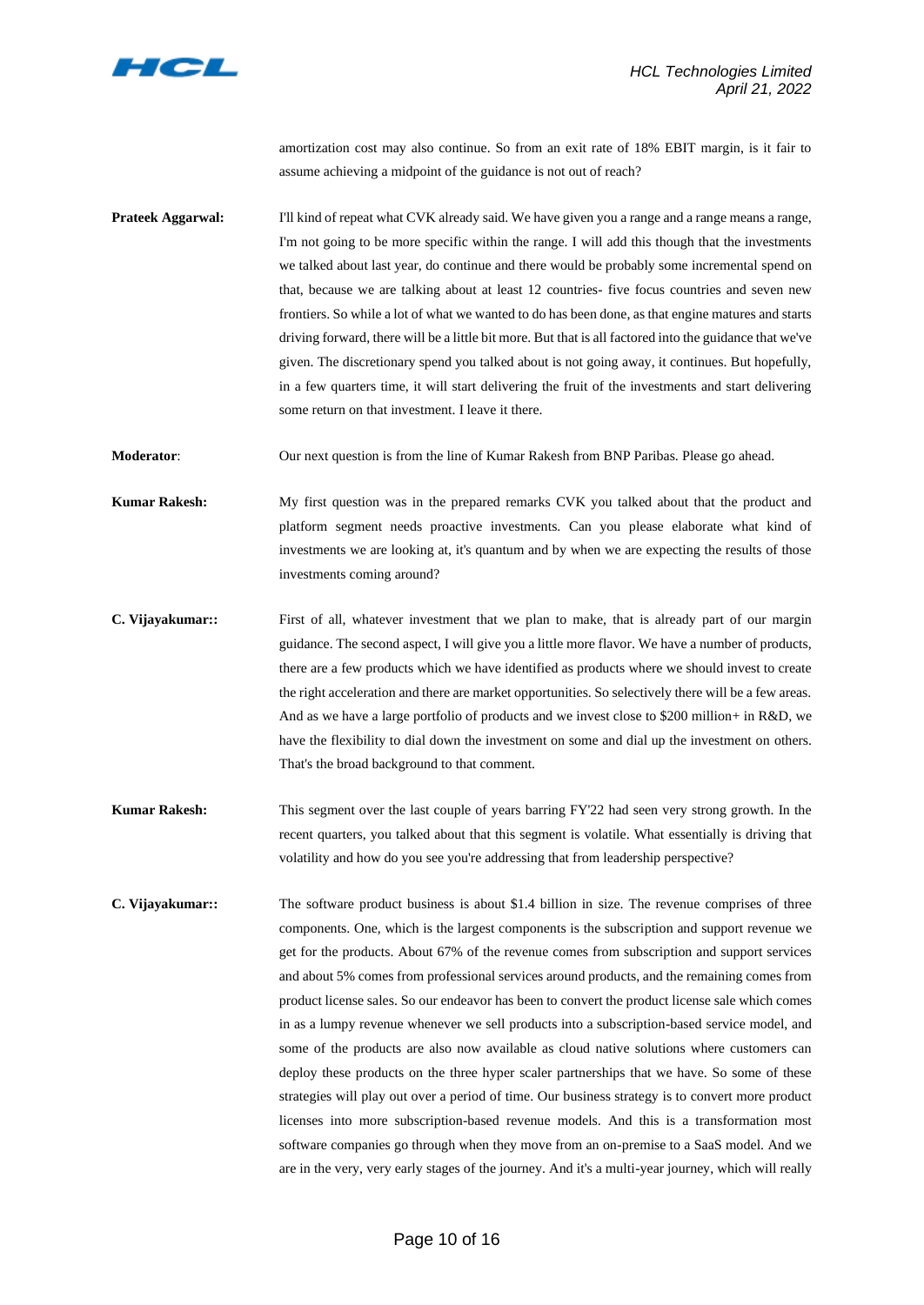

reduce the volatility in the business and make it more predictable, and it's more subscriptionbased service model.

- **Kumar Rakesh:** You said that we are in the early part of this journey. So is it fair to say a large part of our revenue in this segment is still coming from the product licensing segment?
- **C. Vijayakumar::** As I talked about, less than 30% comes from product licenses. 67% or two-thirds comes from subscription and support services and 3% to 5% from professional services.
- **Moderator**: Next question is from the line of Ankur Rudra from JP Morgan. Please go ahead.
- **Ankur Rudra:** Thank you, CVK for the elaborated guidance and also improved payout. Just one quick clarification, was the payout this year one-off, Should investors look any change in your sustainable payout ratios going forward?
- **C. Vijayakumar::** It's in line with our guidance of minimum of 75% of our net income. We haven't done any acquisitions, we don't intend to do any. So the obvious option was to pay out. As a strategy, capital allocation is a lot more tuned to payout at this point in time. And there is not too much of a CAPEX plan or there isn't any acquisition plan of any reasonable size. So we wanted to make sure we payout as much as we can.
- Ankur Rudra: Secondly, if I just look at the overall business especially in the last two years, clearly looks like the case of between products and services. Services seems to be an all-time high and grew on last decade or so. But on products, it's clearly been quite volatile. So given it's been three years since the IBM deal, seems like almost half the period has been surprisingly volatile and the business does not display tangible signs of either sustainable growth or margins. How are you thinking about this now – do you think it's still calling a startup, or are you thinking about rationalizing this going forward?
- **C. Vijayakumar::** I think it's like any software startup when it has its ups and downs and the fundamental hypothesis of our strategy is to really have market permission to play in the software product space, which is completely established. And the second hypothesis is we are going to get access to a very large client base in especially large clients in different geographies where we don't have presence. Here, in the first three years, we had really not focused on the expansion into the client base. In the last six months, we've definitely turned our attention to what we can do more to the same clients. And we're already seeing good relationships and good delivery of some of the product roadmaps for our clients. We've seen a few RFPs, which we would have never got, because we've been working with these clients, trying to get into their large spend bucket. But we're already seeing us being invited. We've had some wins. But at this point, I see a good pipeline building from the large clients. So, I think this is also going to play out, but that revenue impact will show up in services. And product business itself, we should treat it like a product startup and it will have its ups and downs. The good part of it is two-thirds of the revenue is stable and growing. Less than 30% of this which could be a hugely fluctuating, depending on the quarterly bookings and things like that. As we move forward, we will make this more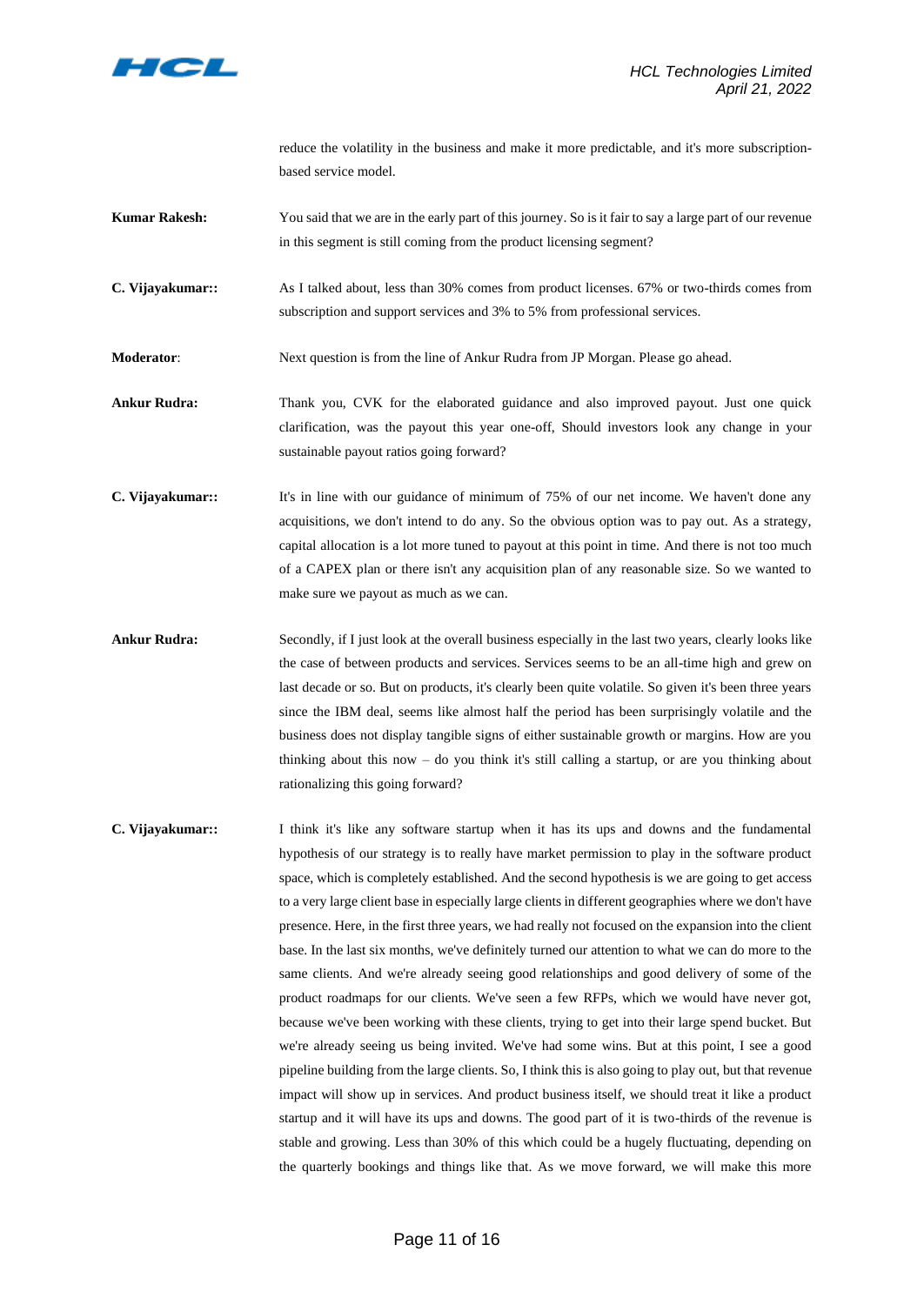

predictable as we move a lot of on-premises software into a subscription-based model or a SaaSbased model. That journey is in the beginning, like most software companies, this will be a multiyear journey. And we will also start publishing what our subscription revenue is in the coming year, starting from Q1. So your real metric should be how is our subscription revenue growing. I think that's really the baseline for this business.

**Ankur Rudra:** My broader question also was sounds like it's a very different business than what we thought it was. Given what you've seen over the last three years, should it be within a services organization?

- **C. Vijayakumar::** Yes, so basically, it's a separate organization that we've set up, we call it as products and platform, we have separate sales channels, the marketing is separated, we have all the corporate functions catering to this in a dedicated way. So, it's really a software startup within a larger services business, which has got enough flexibility and agility that is needed for a software product business. So, at this time we don't see it like something which should be completely a separate entity. I think the current operating model is serving its purpose. We have great collaboration between services and the software, product team, and synergy benefits are at the tip of the iceberg. That's what I would say.
- **Moderator:** Thank you. The next question is from the line of Nitin Padmanabhan from Investec. Please go ahead.
- **Nitin Padmanabhan:** I had two questions. So, one was on the Products business, historically, you have mentioned that 75% of the business is sort of going low-double digit, 25% is sort of declining high-double digit. So, when you sort of overlay that with what you have explained today, how would you visualize this business on a going forward basis, in terms of the pain points that you're trying to tackle? So, just to summarize, do you think that the declining businesses should sort of fizzle away in two years and the growth business really should take over maybe in a year or two? So, that's one. The second is by when do you think the leadership will be in place considering it is a completely different org and the last and final on the services side was typically Q1 has been weaker due to productivity benefits, and so on, so forth. Do you think that trend still continues or there is some change at this point as you see it?
- **C. Vijayakumar:** So, I think the product mix assumptions that we had, and the way we expect it to play out remains the same Nitin. Obviously, there is again, in both the segments, there is a subscription and services revenue, and product license revenue. So, depending on the new product sales, things can fluctuate quite a bit, but as time passes, this should get evened out, as we are really transforming this business model turn from an on-prem, one-time software sale to more of a subscription based and SaaS based solution, that is the response. On the organization structure, we have already implemented a new organization structure, 2-in-a-Box structure, with two HCL senior leaders. One, Rajiv Shesh who's taken over as the Chief Revenue Officer, starting this quarter, and Kalyan Kumar, who has been our CTO has taken over as the Chief Product Officer of this business. So, this is the long-term structure, which we think is going to give the rhythm and the scale of running a large software portfolio, as well as it has the leadership to innovate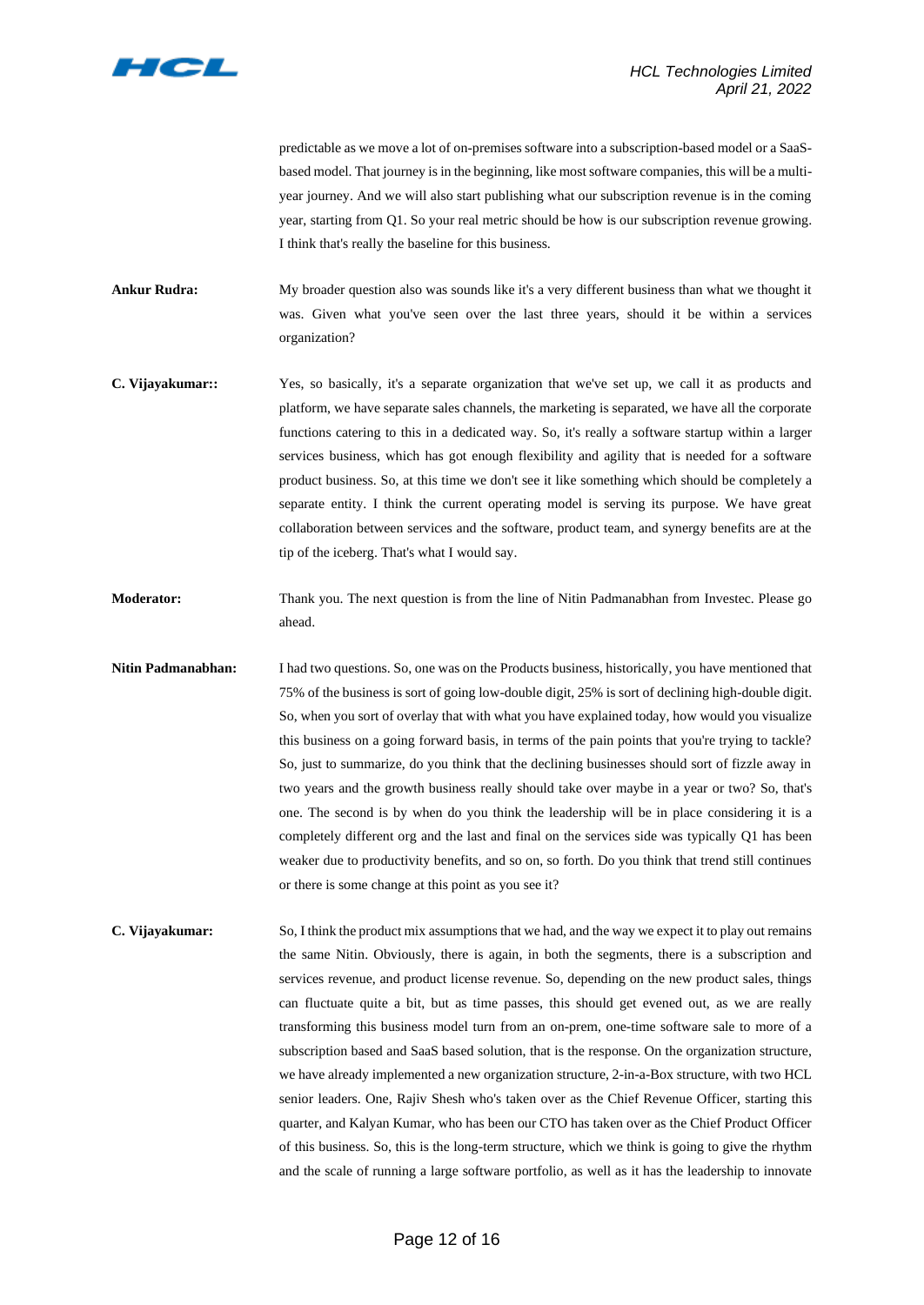

and to really transform this business from an on-premise to the newer models. So, that structure is already in place and coming to your services, the question on the quarterly trend? Yes, usually there is a certain seasonality in Q1. I think I would expect it to be similar in nature.

**Moderator:** Thank you. We have our next question from the line of Ravi Menon from Macquarie. Please go ahead.

**Ravi Menon:** Thank you, gentlemen congratulations on really strong performances on the services side, I have one suggestion, that is, if you could disclose the geography and vertical segments just for services, and maybe separately for products that will help us see the actual impact because when in a quarter like this, where there was revenue decline, it's difficult to make out how this was performed at an individual geography or vertical? You talked about the products being a startup, and just want your sense on, if you were to think about it, all established HCL as you got a license to play. Now, should we think about three to five years of right to win and are we thinking about our own products? Could you talk a little bit about what sort of organic investments are we doing here?

**C. Vijayakumar:** Yeah, so Ravi, first one good suggestion, we will look at it and come back. Obviously, in a quarter like this, you are not able to figure out which vertical is firing on the services side and which is not. But I think the year-on-year trend should give you a reasonable visibility. In terms of the long term, yes, it is. It is like a startup now. Definitely, we are also bringing together all the software product businesses, which were operating like separate business groups, while HCL Software was the biggest division, we had Actian, we have DRYiCE, we have Industry Software Group. So, in the new structure, all the four business divisions come together under one cohesive 2-in-a-Box structure with the Chief Revenue Officer and Chief Product Officer. We have altogether 60 Plus products in this portfolio. There are 20 products, which we believe have a very strong market momentum, and mindshare, where we will continue to invest and grow that and that will really become the bedrock of our growth moving forward. So, I think that's why I call it as a startup because these 20 products, they have like in AI, machine learning, analytics, like Cloud Data Warehouse, we have Avalanche, which is again a terrific product. We have modernized the commerce product, we have modernized Unica, some of the world's largest companies, fortune 10, three of them use Unica as a marketing automation platform. So, some of this will also migrate to cloud transformed. So, I think it's a transformation journey. For traditional products, we have a very, very defined strategy on how to sustain that we call it as Horizon-1. So, we have a strategy to sustain those products and Horizon-2 is where we see good growth and Horizon-3 are really disruptive ideas, which will get infused into some of the products that we already have. That's how we see it. It's a long term journey and when we've taken a very strategic decision to invest in this, and we have taken some big bets, so we will walk the course. We feel pretty confident of the strategy and the outcomes to mid-to-long term.

**Moderator:** Thank you. The next question is on the line of Gaurav Rateria from Morgan Stanley, please go ahead.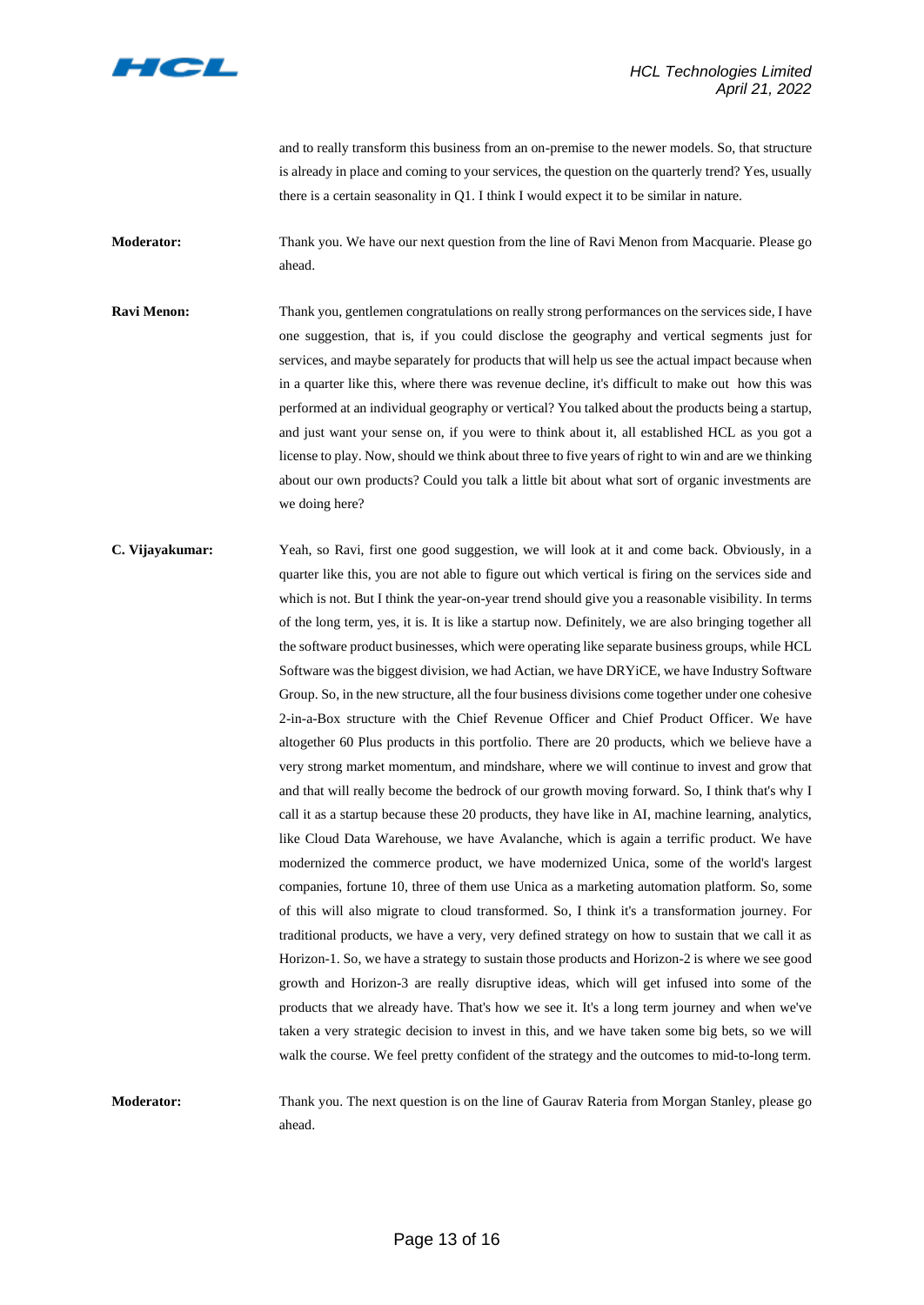

- Gaurav Rateria: Two questions. First, for CVK. On Europe, you're seeing macro to be more volatile than last year. But whereas when we look at your deal flow, a lot of the large deal wins have been announced actually in Europe. So, what are you seeing on the ground in terms of deal pipeline, decision making cycle and conversion trends. Second question is for Prateek in terms of 18% to 20%. ban, what would be the impact of salary hike? Will it be similar to last year and what will be some of the offsets? Will pricing be acting as a tailwind this year? Thank you.
- **C. Vijayakumar:** Yeah, on the deal flows, it seems like it's in proportion to our overall business. Of course, 60% is from North America, or 28%-odd from Europe. I think it's pretty much in proportion. Even my forecast for growth is also fairly secular. Now, maybe it's just coincidental that this quarter we called out four or five deals and three of the four is in Europe but I don't think you should read anything specific. We have pretty strong pipeline in US. We are already looking at a strong booking quarter in AMJ. So, we are really in a good situation from a secular growth.
- **Prateek Aggarwal:** Gaurav just to add on to that one, it could just be a question of which client gives us the permission to announce by name, and which doesn't. So, don't read too much into it. On your other two questions, we have factored in normal kind of increments for now but kept some space. I know question behind your question, which we discussed here in Noida and we met, is related to the higher inflation, which could make it higher than normal kind of increments, but we've kept some space, we'll see what transpires over the space of next one or two quarters. Secondly, on the pricing side, as we have mentioned before, we find customers are receptive to our request for price increases, especially in the Mode-2 kind or Change-the-Business kind of things and which we are reaching out. It does take time to get that down on paper, and then start realizing it in the P&L. So, while those efforts are well and truly underway, it will probably take quite a few quarters to fully come back to us. The wage increments and the costs of hiring and attrition and all of that, obviously come first, whereas the pricing increases when it come later. All of these factors, whether it is increments or pricing are built into the guidance that we've given on the margin side 18% to 20% and that is one reason why it continues to be a wider band.

**Moderator:** Thank you. Next question is from line of Prashant Kothari from Pictet. Please go ahead.

- **Prashant Kothari:** I just wanted some sense on the margins. I mean, we've seen the margin guidance kind of going up and down in a not a very wide range, but they're still kind of going up and down over years. I just wanted some sense on how you think about that, one in terms of the overall industry in terms of the ability to make margins based on the competitive scenario and secondly, kind of looking internally in terms of our ability to do better than others in terms of our operating efficiencies, how to reflect upon that, where we are today versus where we were like a few years back. Thank you.
- **C. Vijayakumar:** Prashant first of all, our margins have been stable. If you look at the last five years, it's been fairly stable except there has been COVID-induced savings in the last couple of years, which gave us a little bit of spike and in FY22, we made a conscious decision to invest almost 1% of our revenue into some specific areas, which is kind of played out. But FY22 saw a significant talent supply-demand situation, which obviously kind of took the cost structures a little higher.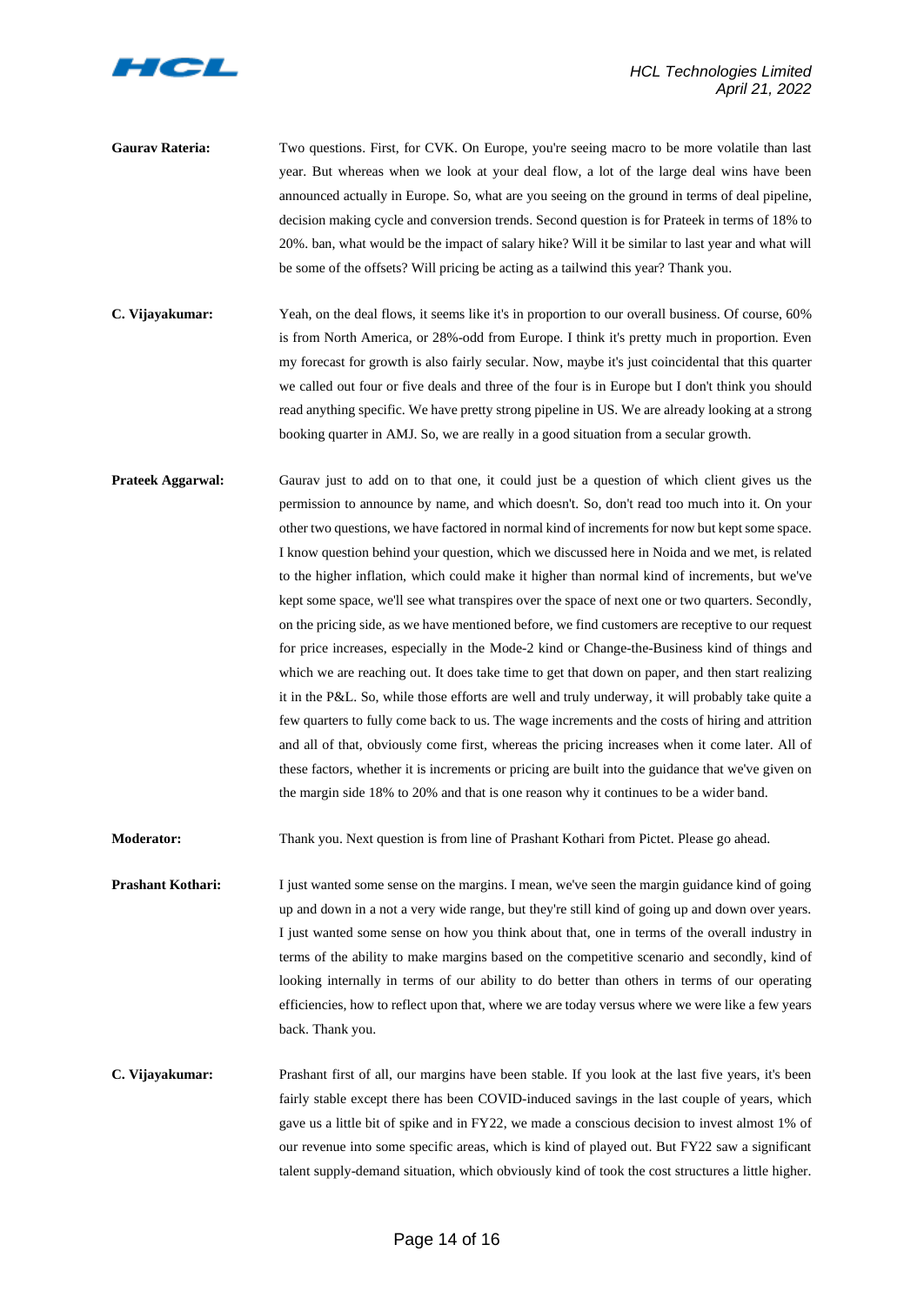

So, that decline is somewhat in line with the industry, barring that 1% which we consciously invested. Given the current talent supply situation we are already at 17.9%. So, we got it 18% to 20%. We hope to see the margins increase incrementally from here based on all the interventions including rate hikes and whole talent strategy. So, that's really the commentary, and Prateek you want to add anything.

- **Prateek Aggarwal:** Yeah, Prashant. I would also like to bring your attention to the much higher depreciation and amortization charge that we as HCL have, especially if you compare it with some of our larger peers. It is a factor which is 5% plus and if you look at our EBITDA numbers they are not reflective of the EBIT of 18.9%. Our EBITDA is at 24%, which I think is a fairly decent number, it is just that because of the investments that we made in building that products business, that has a significant amortization charge, which you will appreciate is non-cash charge and therefore, the cash flows that I talked about, at the beginning of the call, do reflect the real cash generated by the business of which EBITDA is always a better indicator. So, I would definitely invite your attention to the EBITDA numbers as well.
- **Prashant Kothari:** Sir would you say that our competitiveness or our efficiencies is kind of largely remained the same kind of relative to the peers that we kind of compete against?
- **C. Vijayakumar:** Yes, in fact, our competitiveness has improved because of very stronger application and data modernization and skill sets and the some of the solution accelerators, which are part of that and our digital engineering capability in engineering services, is highly differentiated and we are also the leaders, as we called out earlier, on the Engineering and R&D services. And the biggest proof point for our competitiveness and successes is that in the last three quarters, we delivered 5.2% CQGR in our Services business, which is highest among our peer group. So, which is the real proof point of our success in the market, and the new demand environment.
- **Moderator:** Thank you. Next question is from the line from the Mihir Manohar from Carnelian Asset Management. Please go ahead/
- **Mihir Manohar:** Thanks for taking my question and congratulations on a good set of numbers on the IT services side. My question was specifically on the demand environment. I remember that in last time call there was a greater sense of optimism on the overall demand environment whereas as of now, I am not seeing that sense of optimism. So, just wanted to get into some sensor understanding and how are you seeing the demand environment as of now? Is it still mid-teen kinds of an industry growth being there.
- **C. Vijayakumar:** Yeah, I think from our vantage point, I mean, compared to the commentary in December to now, we feel actually more optimistic, because our pipeline is higher than what it was in December. It's the second highest that we've ever had. Our booking forecast for this quarter is very, very robust. So, demand environment commentary, I would disagree, we are very positive and that really seven or eight big themes which are playing out and if you felt it was less optimistic, let me clarify that we remain more optimistic than what we were in the last quarter.